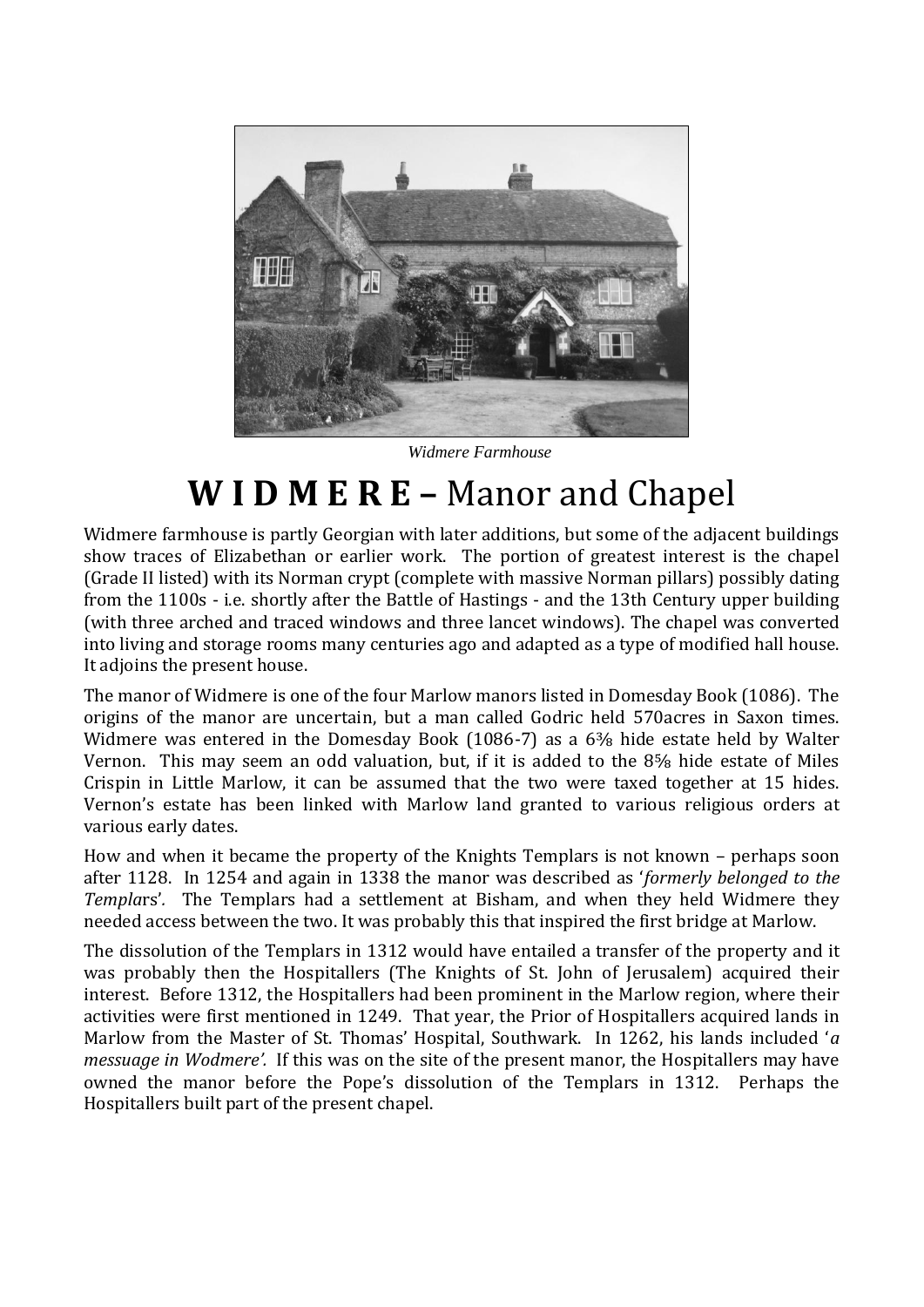

*The exterior of the chapel*

In 1357, the Prior of Widmere was ordered by the bishop of Lincoln (in whose diocese Marlow then lay) to answer certain complaints. The bishop's command was conveyed to Marlow by a Mr. Simon Ward. The Prior did not think much of either the Bishop or Mr. Ward, and demonstrated this by throwing the unfortunate Mr. Ward into a water-tank. He then wounded Ward, cut off the tail and ears of his expensive horse, which cost 100 shillings, and paraded the two of them through Marlow for all to see.

Between 1336 and 1549, the manor was leased in turn to four or five tenants. About 1530, the Hospitallers had been dissolved and their property confiscated by Henry VIII. In 1541, a grant of Widmere in fee was made to John, Lord Russell. The next owner was Sir William Borlase, Lord of Little Marlow, who bought Widmere in 1623. There is a record of John Borlase, M.P. for Marlow, holding a court at Widmere in 1671, and in 1756 a Court Baron was held there for Daniel Moore to appoint Constables, Aletasters, leather dealers etc. It should be noted that by this time, the manor included jurisdictions of other manor properties in Lane End, Hambleden and Great Marlow, probably by inheritance but also by purchase. The record mentions that a good and substantial pair of stocks should be erected in Lane End for that part of the manor of Widmere. Various properties in Marlow are listed including the house of the Vicar (Rev. Cleobury) and the Mills (for which the tenants are listed) and various inns (including the 'Crown and Broad Arrow'). The yearly rents are carefully mentioned, including that for certain neighbouring lands called Spittle Croft of *'one pound of pepper*' or land '*next the Windmill'* in West End or Street in Gt. Marlow for which the rent was '*one gillyflower'*.

It was also ordered that every tenant of this Manor should set up an Iron Cross '*according to ancient custom*' of the Manor on the top of their house or chimneys. Early prints and pictures may show these.

John Borlase died in 1681 and the property passed through the heirs of a daughter of Sir William Borlase (M.P. for Marlow) to the Temples of Stowe, and others, and finally descended to the Claytons of Harleyford. Thomas Langley records that a sale in 1747 was postponed while Richard Temple transplanted a quantity of beech from Widmere woods to the grounds of Stowe. By the time Langley wrote (1790s) they were '*of great size and much admired*'.

Thus by the 18th Century, three of Marlow's manors were in the hands of the Clayton family, whose estate was not finally broken up until after the First World War. The grandfather of the



present owner was the tenant of Widmere in the late 19th century (as he was of part of the Clayton estate in South Wales) and his son was able to purchase Widmere.

The crypt of Widmere chapel is probably the oldest surviving structure in the old parish of Great Marlow. The site certainly has a very long history. Jerome K. Jerome was particularly interested in it and always maintained that there had been a considerable village there. He was convinced that he had